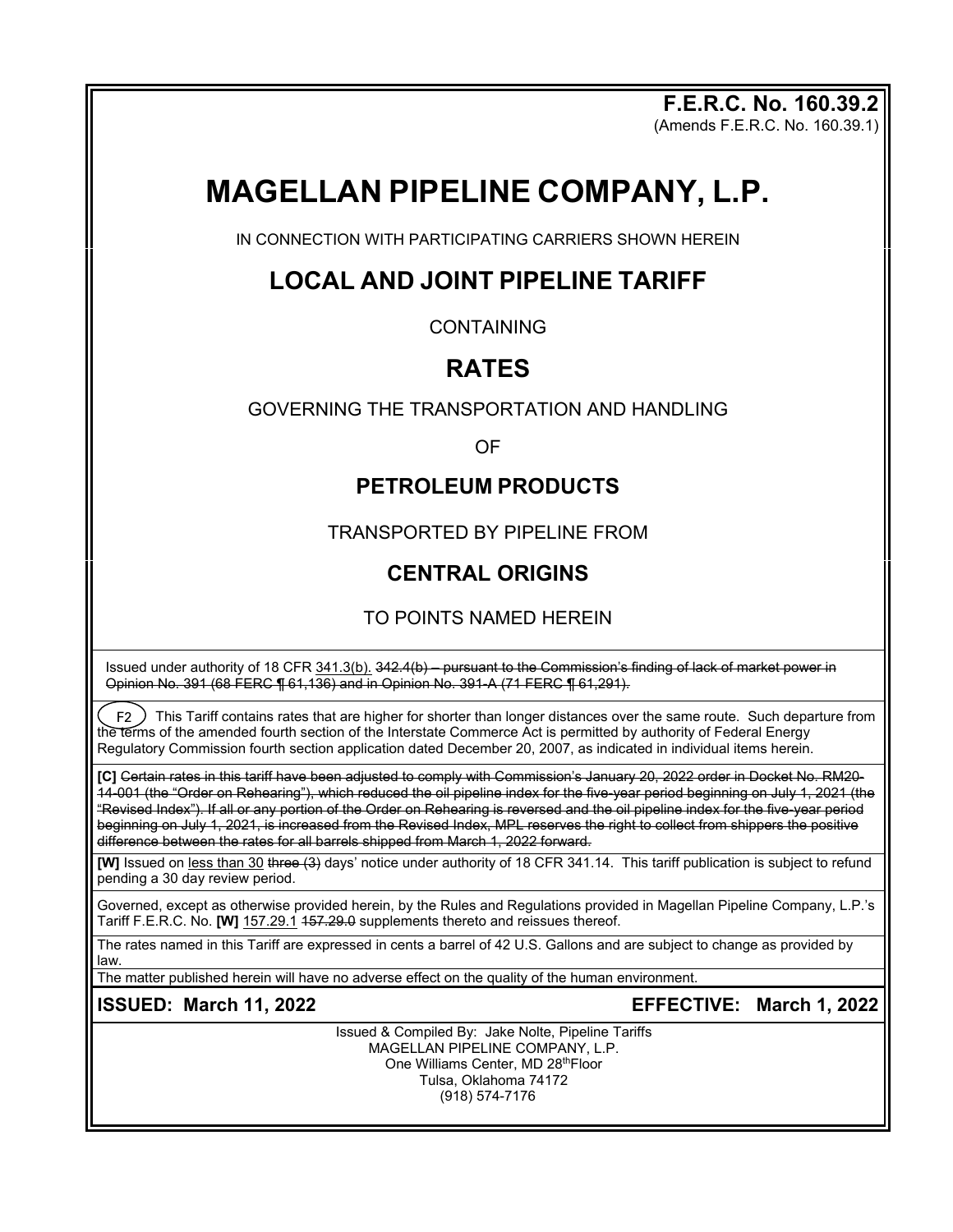#### PARTICIPATING CARRIERS

Coffeyville Resources Pipeline, LLC Phillips 66 Carrier LLC

KPL Northern States, LLC Valero Partners Wynnewood, LLC

#### ROUTING INSTRUCTIONS:

The rates specified herein apply via all routes made by use of the lines of any of the Carriers who are a party to this Tariff, except as otherwise provided herein.

The rates specified in Item 240 herein apply via Phillips 66 Carrier LLC from Wichita, KS to Kansas City, KS, thence MPL to destination.

#### INTERCHANGE POINTS:

Other carriers interchange Petroleum Products with Magellan Pipeline Company, L.P. at one or more of the following locations:

Points of Interchange: Carriers Who Interchange: Barnsdall, OK Coffeyville Resources Pipeline, LLC Kansas City, KS Phillips 66 Carrier LLC Rosemount, MN KPL Northern States, LLC Wynnewood, OK Valero Partners Wynnewood, LLC

#### Exception to F.E.R.C. No. **[W]** 157.29.1 157.29.0, Item 50 applying to Item 240 herein: PRORATION OF PIPELINE CAPACITY

For purposes of movements applying to rates specified in Item 240 herein, the following rule will apply in conjunction with Item 50 in MPL F.E.R.C. No. **[W]** 157.29.1 157.29.0, supplements thereto and reissues thereof:

When a Shipper nominates a shipment for joint movements under this tariff pursuant to Item 45 in MPL F.E.R.C. No. **[W]** 157.29.1 157.29.0, supplements thereto and reissues thereof, MPL will verify the nomination with P66. During the verification it will be determined whether the nomination may be accepted as requested or whether the nomination must be modified in accordance with MPL's and P66's proration policies. Once the nomination has been accepted, whether modified or not, MPL will then notify the Shipper of the adjusted nominated volume. The Shipper then has the option to confirm the scheduling of the adjusted nomination, modified or not, or to withdraw the scheduling of the nomination.

It is necessary for MPL and P66 to prorate their respective portions of the joint movement using different policies because of the unique operations of the connected systems. However, the verification process between MPL and P66 allows the nominated volume to be applied against each pipeline's proration policy, if necessary at the time of shipment, resulting in a final adjusted nominated volume, if necessary, that will be accepted at the Origin through the interchange point. Once the nomination is accepted by both MPL and P66 and confirmed with the Shipper, the Shipper is assured that no differences in proration policy will interfere with transportation of Petroleum Products once the nomination is accepted for transportation at the Origin.

For a more detailed explanation of each proration policy, please refer to MPL's general proration policy in F.E.R.C. No. **[W]** 157.29.1 157.29.0, Item 50, supplements thereto and reissues thereof, and P66's general proration policy in P66's Shipper Manual, dated January 1, 1999.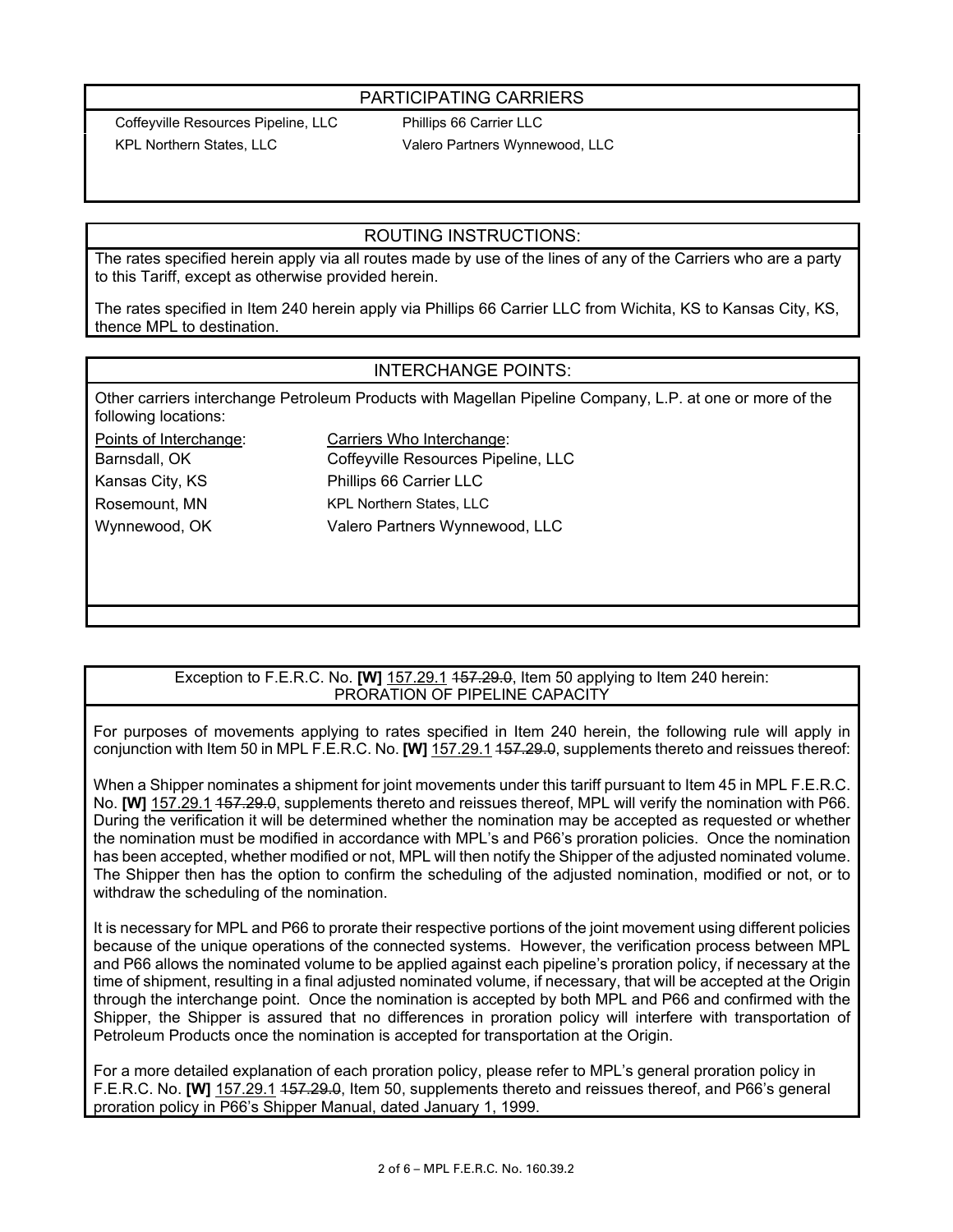|    |            |                                                                                                                                                                                                                               |                             |                                                      |               | (Rates in Cents Per Barrel)                          |                                                                               |              |                                   |                                                                     |               |  |
|----|------------|-------------------------------------------------------------------------------------------------------------------------------------------------------------------------------------------------------------------------------|-----------------------------|------------------------------------------------------|---------------|------------------------------------------------------|-------------------------------------------------------------------------------|--------------|-----------------------------------|---------------------------------------------------------------------|---------------|--|
|    |            |                                                                                                                                                                                                                               |                             |                                                      |               | [U] Unchanged. All rates on this page are unchanged. |                                                                               |              |                                   |                                                                     |               |  |
|    |            | All rates in this Item are subject to the provisions found in the Special and Ancillary Services and Related Requirements (Items 150, 155 and 160) published in MPL's F.E.R.C. No. [W] 157.29.1 157.29.0, Supplements thereto |                             |                                                      |               |                                                      |                                                                               |              |                                   |                                                                     |               |  |
|    |            |                                                                                                                                                                                                                               |                             |                                                      |               | thereof.                                             |                                                                               |              |                                   |                                                                     |               |  |
|    |            |                                                                                                                                                                                                                               |                             |                                                      |               |                                                      |                                                                               |              |                                   |                                                                     |               |  |
|    |            |                                                                                                                                                                                                                               |                             |                                                      |               |                                                      | <b>FROM</b>                                                                   |              |                                   |                                                                     |               |  |
|    |            |                                                                                                                                                                                                                               | <b>Petroleum Products</b>   |                                                      |               |                                                      |                                                                               |              |                                   |                                                                     |               |  |
|    |            |                                                                                                                                                                                                                               | Item No. 200                | Item No. 201                                         | Item No. 203  | Item No. 204                                         | Item No. 205                                                                  | Item No. 206 | Item No. 230                      | Item No. 240                                                        | Item No. 255  |  |
|    |            |                                                                                                                                                                                                                               | Oklahoma Central            | Kansas                                               | Duncan, OK    | Wynnewood, OK                                        | Minneapolis                                                                   | Superior, WI | Ardmore, OK                       | Wichita, KS                                                         | McPherson, KS |  |
| TO |            |                                                                                                                                                                                                                               | Ponca City, OK<br>Tulsa, OK | Coffeyville, KS<br>El Dorado, KS<br>Kansas City Jct. |               |                                                      | Pine Bend, MN<br>St Paul Park, MN<br>Minneapolis (Roseville)<br>Rosemount, MN |              | Valero Partners<br>Wynnewood, LLC | Wichita - Kansas City<br>nterconnect, KS Phillips<br>66 Carrier LLC |               |  |
|    | $\pm$      | Albany, IL                                                                                                                                                                                                                    | 406.57                      | 406.57                                               | 498.83        | 490.89                                               |                                                                               |              | 519.57                            | 468.39                                                              | 426.82        |  |
|    |            | Alexandria, MN                                                                                                                                                                                                                | 498.06                      | 498.06                                               | 587.71        | 579.98                                               | 219.56<br>(c                                                                  | 339.67       | 608.66                            | 558.05                                                              | 517.71        |  |
| M  | $\pm$      | Amboy, IL                                                                                                                                                                                                                     | 386.58                      | 386.58                                               | 474.11        | 466.60                                               | 318.74                                                                        |              | 495.28                            | 509.80                                                              | 406.83        |  |
|    | $\pm$      | Atchison (Lincoln Grain), KS                                                                                                                                                                                                  | 263.30                      |                                                      | 355.64        | 347.71                                               |                                                                               |              | 376.39                            |                                                                     |               |  |
|    | $\ddagger$ | Bethany, MO                                                                                                                                                                                                                   | 284.79                      | 284.79                                               | 372.31        | 364.78                                               | 373.82                                                                        |              | 393.46                            | 346.64                                                              | 305.03        |  |
|    | $\pm$      | Bettendorf, IA                                                                                                                                                                                                                | 386.58                      | 386.58                                               | 474.11        | 466.60                                               | 318.74                                                                        | 431.78       | 495.28                            | 509.80                                                              | 406.83        |  |
| M  |            | Carthage, MO                                                                                                                                                                                                                  | 250.03                      | 222.05                                               | 342.67        | 334.68                                               | 440.09                                                                        |              | 363.36                            | 284.05                                                              | 242.35        |  |
|    | $\pm$      | Chippewa Falls, WI                                                                                                                                                                                                            | 464.27                      | 464.27                                               | 551.79        | 544.23                                               | 129.21                                                                        | 280.04       | 572.91                            | 526.13                                                              | 484.50        |  |
|    |            | Columbia, MO                                                                                                                                                                                                                  | 349.23                      | 349.23                                               | 440.19        | 432.35                                               | 517.74                                                                        |              | 461.03                            | 410.14                                                              | 369.15        |  |
| M  | $\pm$      | Cushing, OK                                                                                                                                                                                                                   | 93.61<br>(a)                |                                                      |               |                                                      |                                                                               |              |                                   |                                                                     |               |  |
|    |            | Des Moines, IA                                                                                                                                                                                                                | 262.47                      | 262.47                                               | 330.50        | 324.65                                               | 262.47                                                                        | 296.19       | 353.33                            | 320.77                                                              | 279.00        |  |
|    |            | Des Moines (Flint Hills), IA (q)                                                                                                                                                                                              | 237.77<br>(q)               | 237.77<br>(q)                                        | 305.81<br>(q) | 299.94<br>(q)                                        | 237.77<br>(q)                                                                 | $271.47$ (g) | 328.62<br>(g)                     | 296.09<br>(q)                                                       | 254.28<br>(q) |  |
|    |            | Doniphan, NE                                                                                                                                                                                                                  | 232.19 F2                   | 232.19 F2                                            | 300.20 F2     | (F2<br>294.32                                        | 301.10                                                                        |              | $\mathsf{F}2$<br>323.00           | 289.49 (F2                                                          | 232.19 F2     |  |
|    |            | Dubuque, IA                                                                                                                                                                                                                   | 431.78                      | 431.78                                               | 524.04        | 516.09                                               | 360.92                                                                        | 431.78       | 544.77                            | 493.57                                                              | 452.03        |  |
|    | $\pm$      | Duluth, MN                                                                                                                                                                                                                    | 366.86                      | 366.86                                               | 434.90        | 429.06                                               | (c)                                                                           | 90.96        | 457.74                            | 428.48                                                              | 383.39        |  |
|    | $\pm$      | Duncan, OK                                                                                                                                                                                                                    |                             |                                                      |               | (a)                                                  |                                                                               |              | (a)                               |                                                                     |               |  |
|    | $\pm$      | El Dorado, KS                                                                                                                                                                                                                 | 162.00                      | (b)                                                  | 249.80        | 242.24                                               | 426.30                                                                        |              | 270.92                            |                                                                     | (b)           |  |
| M  |            | Enid, OK                                                                                                                                                                                                                      | 151.43<br>(a)               | 151.43                                               | 243.70        | (a)                                                  | 525.36                                                                        |              | (a)                               | 213.29                                                              | 171.68        |  |
| M  |            | Fargo (West Fargo), ND                                                                                                                                                                                                        | 570.58                      | 570.58                                               | 658.91        | 651.29                                               | 294.45                                                                        | 381.21       | 679.97                            | 629.75                                                              | 589.95        |  |
|    | $\pm$      | Fort Dodge, IA                                                                                                                                                                                                                | 262.47                      | 262.47                                               | 330.50        | 324.65                                               | 259.97                                                                        | 296.19       | 353.33                            | 320.77                                                              | 279.00        |  |
|    |            | Fort Smith, AR                                                                                                                                                                                                                | 208.80                      | 208.80                                               | 146.10        | 139.85                                               | 550.51                                                                        |              | 168.53                            | 258.96                                                              | 225.32        |  |
|    | $\pm$      | Glenpool (Explorer PL), OK                                                                                                                                                                                                    | 103.39<br>(f)               | 103.39                                               | 182.27        | 174.52                                               |                                                                               |              | 203.20                            |                                                                     | 111.62        |  |
|    | $\pm$      | Grand Forks (BN), ND                                                                                                                                                                                                          | 427.56                      | 427.56                                               | 495.58        | 489.69                                               | 209.93                                                                        | 281.81       | 518.37                            | 491.08                                                              | 444.04        |  |
|    |            | Grand Forks (MPL), ND                                                                                                                                                                                                         | 438.74 (F2                  | 438.74 F2                                            | (F2<br>506.74 | 500.90 (F2                                           | 226.46 (F2                                                                    | 293.04 (F2   | 529.58 $F2$                       | 502.62 (F2                                                          | 455.21 (F2    |  |
| M  | $\ddagger$ | Great Bend, KS                                                                                                                                                                                                                | 224.07                      | (b)                                                  | 295.39        | 289.21                                               | 429.90                                                                        |              | 317.89                            |                                                                     | (b)           |  |
|    | $\pm$      | Heavener, OK                                                                                                                                                                                                                  | 208.80<br>(a)               | 208.80                                               | 146.10        | (a)                                                  |                                                                               |              | (a)                               |                                                                     | 225.32        |  |
| M  |            | Heyworth, IL                                                                                                                                                                                                                  | 309.71                      | 309.71                                               | 396.79        | 389.28                                               |                                                                               |              | 417.96                            | 371.25                                                              | 329.84        |  |
|    | $\pm$      | Humboldt, KS                                                                                                                                                                                                                  | 207.62                      | (b)                                                  | 295.11        | 287.58                                               |                                                                               |              | 316.26                            |                                                                     |               |  |
| M  | $\pm$      | Inver Hills (NSP), MN                                                                                                                                                                                                         | 479.72                      | 479.72                                               | 572.07        | 564.08                                               | (c)                                                                           | 214.54       | 592.76                            |                                                                     | 499.93        |  |
|    |            | Iowa City (Coralville), IA                                                                                                                                                                                                    | 317.67                      | 317.67                                               | 385.65        | 379.79                                               | 265.63                                                                        | 317.67       | 408.47                            | 410.65                                                              | 334.17        |  |
| M  | $\pm$      | Kansas City (Argentine), KS                                                                                                                                                                                                   | 249.65                      | (b)                                                  | 337.14        | 329.56                                               | 377.36                                                                        |              | 358.24                            |                                                                     | (b)           |  |
|    |            | Kansas City (Fairfax), KS                                                                                                                                                                                                     | 270.75                      | 199.04                                               | 358.24        | 350.67                                               | 398.45                                                                        |              | 379.35                            | 278.82                                                              | (b)           |  |
| M  | $\pm$      | Kansas City (KCI), MO                                                                                                                                                                                                         | 285.66                      | 257.52                                               | 377.92        | 369.99                                               | 413.17                                                                        |              | 398.67                            | 319.33                                                              | 277.75        |  |
|    |            | Kansas City (Olathe), KS                                                                                                                                                                                                      | 270.75                      | 199.04<br>(b)                                        | 358.24        | 350.67                                               | 398.45                                                                        |              | 379.35                            | 278.82                                                              | (b)           |  |
| M  | Ŧ          | Kansas City (Santa Fe), KS                                                                                                                                                                                                    | 249.65                      | 181.88<br>(b                                         | 337.14        | 329.56                                               |                                                                               |              | 358.24                            | 259.56                                                              | (b)           |  |
|    | $\ddagger$ | Lincoln (BN), NE                                                                                                                                                                                                              | 293.27                      | 293.27                                               | 383.43        | 375.64                                               | 304.49                                                                        |              | 404.32                            | 353.67                                                              | 313.05        |  |
| M  | $\pm$      | Lincoln (Electric), NE                                                                                                                                                                                                        | 293.27                      | 293.27                                               | 383.43        | 375.64                                               | 304.49                                                                        |              | 404.32                            |                                                                     | 313.05        |  |

LOCAL AND JOINT RATES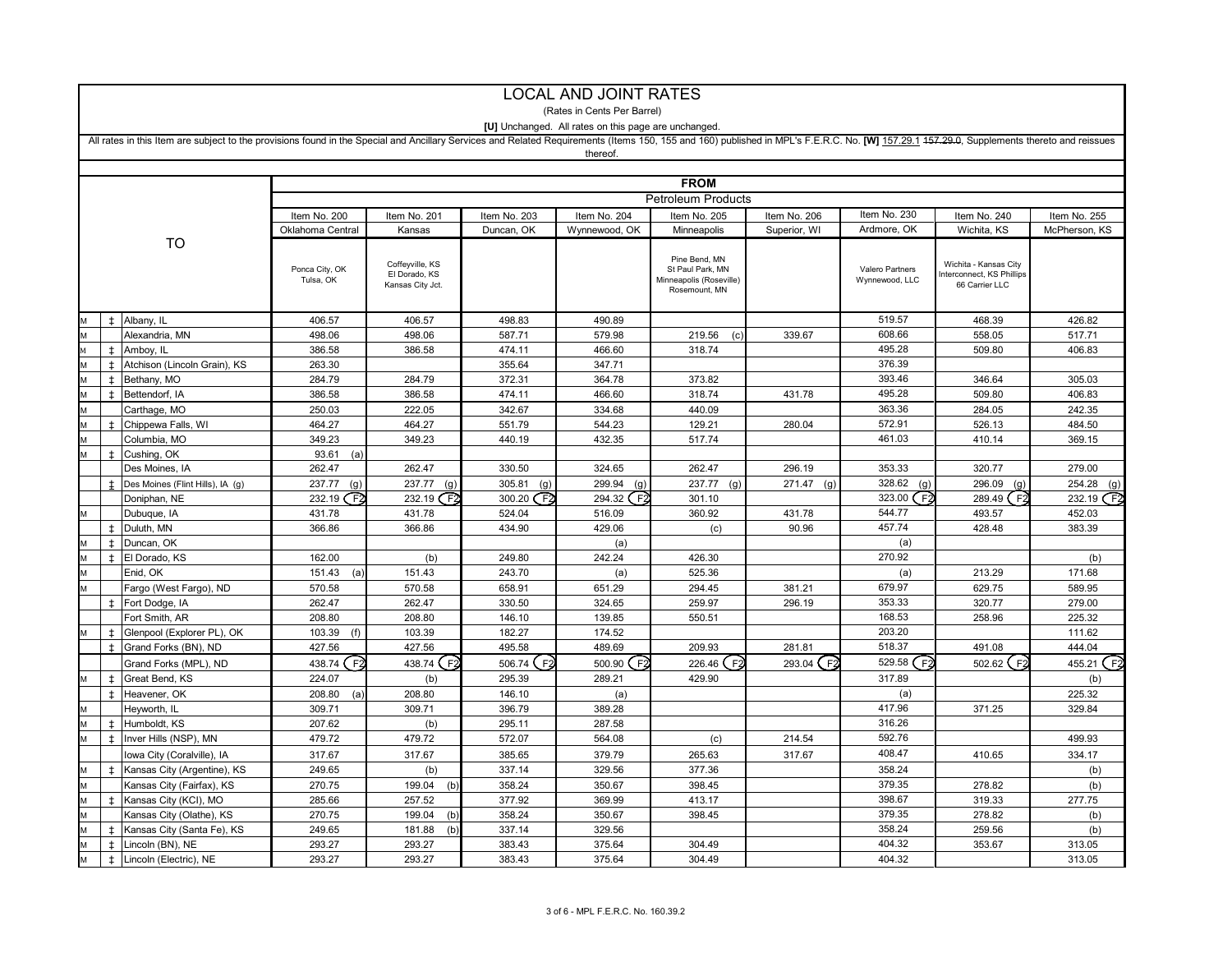|   |                |                                                                                                                                                                                                                               |                             |                                                      |              | (Rates in Cents Per Barrel)                                 |                                                                               |              |                                   |                                                                     |               |  |  |
|---|----------------|-------------------------------------------------------------------------------------------------------------------------------------------------------------------------------------------------------------------------------|-----------------------------|------------------------------------------------------|--------------|-------------------------------------------------------------|-------------------------------------------------------------------------------|--------------|-----------------------------------|---------------------------------------------------------------------|---------------|--|--|
|   |                |                                                                                                                                                                                                                               |                             |                                                      |              | <b>IU1</b> Unchanged. All rates on this page are unchanged. |                                                                               |              |                                   |                                                                     |               |  |  |
|   |                | All rates in this Item are subject to the provisions found in the Special and Ancillary Services and Related Requirements (Items 150, 155 and 160) published in MPL's F.E.R.C. No. [W] 157.29.1 157.29.0, Supplements thereto |                             |                                                      |              |                                                             |                                                                               |              |                                   |                                                                     |               |  |  |
|   |                |                                                                                                                                                                                                                               |                             |                                                      |              | thereof.                                                    |                                                                               |              |                                   |                                                                     |               |  |  |
|   |                |                                                                                                                                                                                                                               |                             |                                                      |              |                                                             |                                                                               |              |                                   |                                                                     |               |  |  |
|   |                |                                                                                                                                                                                                                               |                             |                                                      |              |                                                             | <b>FROM</b>                                                                   |              |                                   |                                                                     |               |  |  |
|   |                |                                                                                                                                                                                                                               | <b>Petroleum Products</b>   |                                                      |              |                                                             |                                                                               |              |                                   |                                                                     |               |  |  |
|   |                |                                                                                                                                                                                                                               | Item No. 200                | Item No. 201                                         | Item No. 203 | Item No. 204                                                | Item No. 205                                                                  | Item No. 206 | Item No. 230                      | Item No. 240                                                        | Item No. 255  |  |  |
|   |                |                                                                                                                                                                                                                               | Oklahoma Central            | Kansas                                               | Duncan, OK   | Wynnewood, OK                                               | Minneapolis                                                                   | Superior, WI | Ardmore, OK                       | Wichita, KS                                                         | McPherson, KS |  |  |
|   |                | TO                                                                                                                                                                                                                            |                             |                                                      |              |                                                             |                                                                               |              |                                   |                                                                     |               |  |  |
|   |                |                                                                                                                                                                                                                               | Ponca City, OK<br>Tulsa, OK | Coffeyville, KS<br>El Dorado, KS<br>Kansas City Jct. |              |                                                             | Pine Bend, MN<br>St Paul Park, MN<br>Minneapolis (Roseville)<br>Rosemount, MN |              | Valero Partners<br>Wynnewood, LLC | Wichita - Kansas City<br>nterconnect, KS Phillips<br>66 Carrier LLC |               |  |  |
|   |                |                                                                                                                                                                                                                               |                             |                                                      |              |                                                             |                                                                               |              |                                   |                                                                     |               |  |  |
|   |                | <sup>‡</sup> Lincoln (Jamaica), NE                                                                                                                                                                                            | 293.27                      | 293.27                                               | 383.43       | 375.64                                                      | 304.49                                                                        |              | 404.32                            | 353.67                                                              | 313.05        |  |  |
|   | $\pm$          | Lincoln (Terra), NE                                                                                                                                                                                                           | 293.27                      | 293.27                                               | 383.43       | 375.64                                                      | 304.49                                                                        |              | 404.32                            |                                                                     | 313.05        |  |  |
|   |                | Lincoln (MPL) (Roca), NE                                                                                                                                                                                                      | 308.02                      | 308.02                                               | 398.19       | 390.46                                                      | 304.49                                                                        |              | 419.14                            | 364.68                                                              | 308.02        |  |  |
|   |                | Mankato, MN                                                                                                                                                                                                                   | 441.23                      | 441.23                                               | 531.66       | 523.93                                                      | (c)                                                                           | 349.96       | 552.61                            | 501.81                                                              | 461.04        |  |  |
|   |                | Marshall, MN                                                                                                                                                                                                                  | 377.55                      | 377.55                                               | 445.53       | 439.70                                                      | (c)                                                                           | 298.71       | 468.38                            | 439.46                                                              | 394.05        |  |  |
|   |                | Mason City, IA                                                                                                                                                                                                                | 331.25                      | 331.25                                               | 399.23       | 393.40                                                      | 132.31                                                                        | 262.71       | 422.08                            | 391.70                                                              | 347.75        |  |  |
|   | $\pm$          | Menard, IL                                                                                                                                                                                                                    | 309.71                      | 309.71                                               | 396.79       | 389.28                                                      |                                                                               |              | 417.96                            | 371.25                                                              | 329.84        |  |  |
|   |                | Milford, IA                                                                                                                                                                                                                   | 210.13 $F2$                 | 210.13 $F2$                                          | 278.12 (F2   | 272.27<br>F <sub>2</sub>                                    | 234.56<br>ُ F                                                                 | 300.91 F2    | 300.95 $F2$                       | 302.82 (F2                                                          | 210.13 $F$    |  |  |
| M | $\pm$          | Minneapolis (Koch), MN                                                                                                                                                                                                        |                             |                                                      |              |                                                             | (c)                                                                           |              |                                   |                                                                     |               |  |  |
|   | $\pm$          | Minneapolis (Roseville), MN                                                                                                                                                                                                   | 479.72                      | 479.72                                               | 572.07       | 564.08                                                      | (c)                                                                           | 244.52       | 592.76                            | 541.58                                                              | 499.93        |  |  |
| M |                | Minneapolis (MPL), MN                                                                                                                                                                                                         | 493.77                      | 493.77                                               | 586.12       | 578.19                                                      | 111.68<br>(c                                                                  | 244.52       | 606.87                            | 555.64                                                              | 514.05        |  |  |
|   | $\pm$          | Minneapolis-St. Paul Int'l., MN                                                                                                                                                                                               | 495.66                      | 495.66                                               | 588.36       | 580.40                                                      | (c)                                                                           | 245.46       | 609.08                            | 557.76                                                              | 516.01        |  |  |
|   | $\pm$          | Mount Vernon, MO                                                                                                                                                                                                              | 220.63                      | 192.75                                               | 312.91       | 304.96                                                      |                                                                               |              | 333.64                            |                                                                     | 213.02        |  |  |
|   | $\pm$          | Nebraska City, NE                                                                                                                                                                                                             | 284.79                      | 284.79                                               | 372.31       | 364.78                                                      |                                                                               |              | 393.46                            | 346.64                                                              | 305.03        |  |  |
|   | $\pm$          | Newport, MN                                                                                                                                                                                                                   |                             |                                                      |              |                                                             | (c)                                                                           |              |                                   |                                                                     |               |  |  |
|   | $\pm$          | North Little Rock (MPL), AR                                                                                                                                                                                                   | 320.78                      | 320.78                                               | 309.12       | 309.12                                                      |                                                                               |              | 337.80                            |                                                                     | 332.45        |  |  |
|   | $\pm$          | North Little Rock (Others), AR                                                                                                                                                                                                | 332.45                      | 332.45                                               | 320.77       | 320.77                                                      |                                                                               |              | 349.45                            |                                                                     | 344.11        |  |  |
|   |                | Oklahoma City (MPL), OK                                                                                                                                                                                                       | 151.43<br>(a`               | 151.43                                               | 145.09       | (a)                                                         | 525.36                                                                        |              | (a)                               | 213.29                                                              | 171.68        |  |  |
|   | $\pm$          | Oklahoma City (TMP), OK                                                                                                                                                                                                       | 126.43<br>(a)               | 126.43                                               | 120.09       | (a)                                                         |                                                                               |              | (a)                               |                                                                     | 135.58        |  |  |
| M | $\pm$          | Olathe-Kenneth (Sinclair), KS                                                                                                                                                                                                 | 249.65                      | 197.80                                               | 337.14       | 329.56                                                      | 377.36                                                                        |              | 358.24                            |                                                                     | 215.76        |  |  |
|   | $\pm$          | Omaha (Eppley), NE                                                                                                                                                                                                            | 289.23                      | 289.23                                               | 373.90       | 366.63                                                      | 285.91                                                                        |              | 395.31                            | 390.43                                                              | 307.77        |  |  |
| M |                | Omaha (MPL), NE                                                                                                                                                                                                               | 289.23                      | 289.23                                               | 373.90       | 366.63                                                      | 285.91                                                                        |              | 395.31                            | 390.43                                                              | 307.77        |  |  |
|   |                | Palmyra, MO                                                                                                                                                                                                                   | 349.23                      | 349.23                                               | 440.19       | 432.35                                                      | 517.74                                                                        |              | 461.03                            | 410.14                                                              | 369.15        |  |  |
|   | $\overline{1}$ | Pine Bend, MN                                                                                                                                                                                                                 | 479.72                      | 479.72                                               | 572.07       | 564.08                                                      | (c)                                                                           |              | 592.76                            |                                                                     | 499.93        |  |  |
|   |                | Rochester, MN                                                                                                                                                                                                                 | 331.25                      | 331.25                                               | 399.23       | 393.40                                                      | (c)                                                                           | 222.52       | 422.08                            | 391.70                                                              | 347.75        |  |  |
|   | $\pm$          | Rogers, AR                                                                                                                                                                                                                    | 250.80                      | 227.29                                               | 328.58       | 321.87                                                      | 443.24                                                                        |              | 350.55                            |                                                                     | 244.37        |  |  |
|   | $\ddagger$     | Savage, MN                                                                                                                                                                                                                    | 479.72                      | 479.72                                               | 572.07       | 564.08                                                      | (c)                                                                           |              | 592.76                            |                                                                     | 499.93        |  |  |
|   | $\ddagger$     | Scott City, KS                                                                                                                                                                                                                | 263.67                      | (b)                                                  | 335.01       | 328.85                                                      | 470.30                                                                        |              | 357.53                            |                                                                     | (b)           |  |  |
|   | $\pm$          | Shakopee (NSP), MN                                                                                                                                                                                                            | 479.72                      | 479.72                                               | 572.07       | 564.08                                                      | (c)                                                                           | 216.34       | 592.76                            |                                                                     | 499.93        |  |  |
|   |                | Sioux City, IA                                                                                                                                                                                                                | 269.00                      | 269.00                                               | 337.04       | 331.16                                                      | 250.89                                                                        | 304.23       | 359.84                            | 367.13                                                              | 269.00 F2     |  |  |
|   |                | Sioux Falls, SD                                                                                                                                                                                                               | 269.00                      | 269.00                                               | 337.04       | 331.16                                                      | 250.89                                                                        | 304.23       | 359.84                            | 327.49                                                              | 269.00        |  |  |
|   |                | Springfield, MO                                                                                                                                                                                                               | 250.99                      | 222.90                                               | 343.98       | 335.96                                                      | 426.83                                                                        |              | 364.64                            | 285.14                                                              | 243.27        |  |  |
| M | $\pm$          | St. Bonifacius, MN                                                                                                                                                                                                            | 479.72                      | 479.72                                               | 572.07       | 564.08                                                      | (c)                                                                           | 216.34       | 592.76                            |                                                                     | 499.93        |  |  |
|   | $\pm$          | St. Joseph (Wathena, KS), MO                                                                                                                                                                                                  | 270.75                      | 218.01<br>(b)                                        | 387.15       | 379.19                                                      | 429.55                                                                        |              | 407.87                            | 299.99                                                              | (b)           |  |  |
|   | $\pm$          | St. Paul Park, MN                                                                                                                                                                                                             | 479.72                      | 479.72                                               | 572.07       | 564.08                                                      | 82.96<br>(c)                                                                  |              | 592.76                            |                                                                     | 499.93        |  |  |
|   | $\pm$          | Superior, WI                                                                                                                                                                                                                  | 366.86                      | 366.86                                               | 434.90       | 429.06                                                      | 138.21                                                                        |              | 457.74                            | 428.48                                                              | 383.39        |  |  |
|   |                | Topeka, KS                                                                                                                                                                                                                    | 210.13                      | 202.22<br>(b)                                        | 278.12       | 272.27                                                      | 361.08                                                                        |              | 300.95                            | 315.82                                                              | (b)           |  |  |

#### LOCAL AND JOINT RATES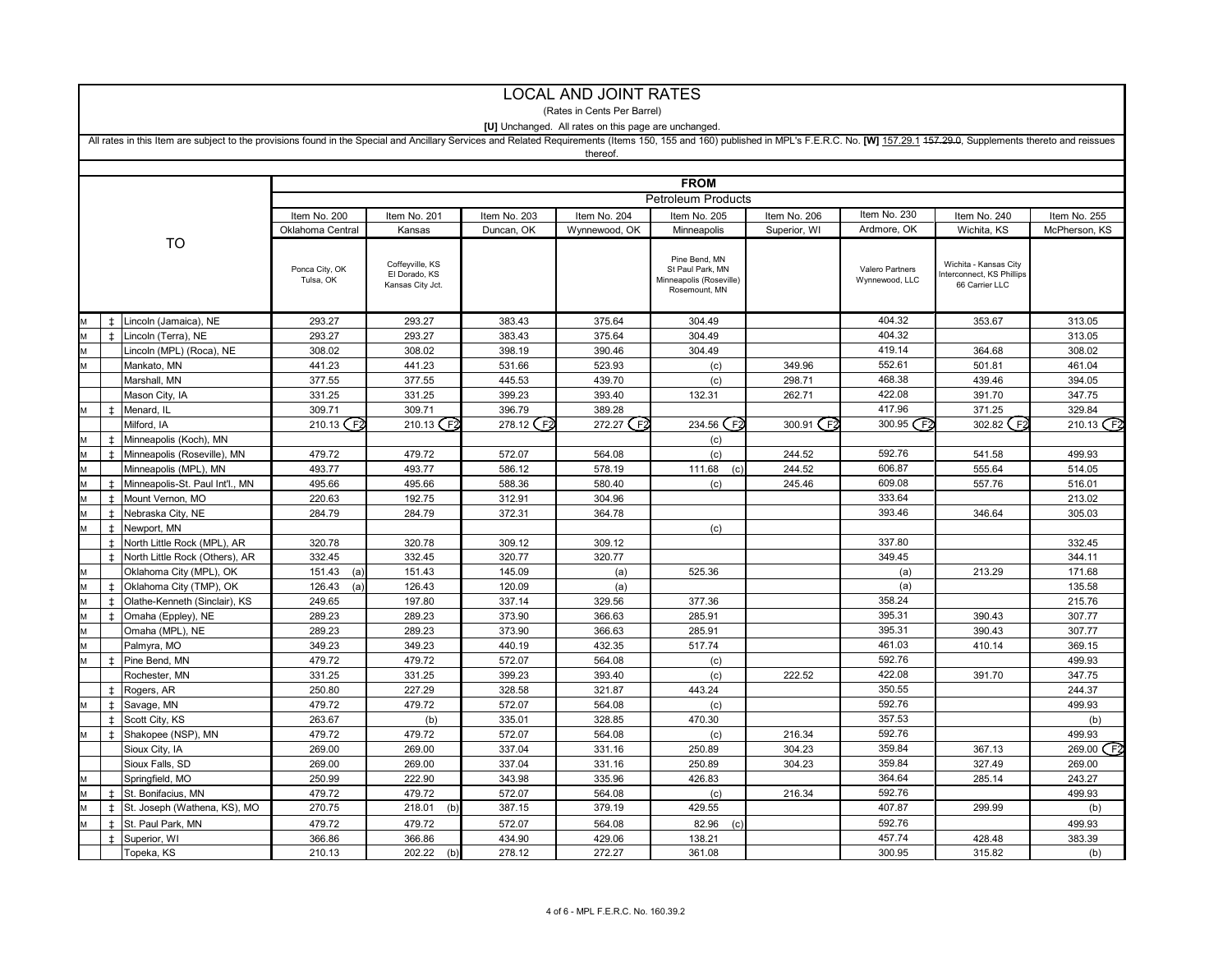#### LOCAL AND JOINT RATES

#### (Rates in Cents Per Barrel)

#### **[U]** Unchanged. All rates on this page are unchanged.

|           |             | All rates in this Item are subject to the provisions found in the Special and Ancillary Services and Related Requirements (Items 150, 155 and 160) published in MPL's F.E.R.C. No. [W] 157.29.1 157.29.0, Supplements thereto |                             |                                                      |              | thereof.      |                                                                               |              |                                   |                                                                      |               |  |  |  |
|-----------|-------------|-------------------------------------------------------------------------------------------------------------------------------------------------------------------------------------------------------------------------------|-----------------------------|------------------------------------------------------|--------------|---------------|-------------------------------------------------------------------------------|--------------|-----------------------------------|----------------------------------------------------------------------|---------------|--|--|--|
|           |             |                                                                                                                                                                                                                               |                             |                                                      |              |               |                                                                               |              |                                   |                                                                      |               |  |  |  |
|           | <b>FROM</b> |                                                                                                                                                                                                                               |                             |                                                      |              |               |                                                                               |              |                                   |                                                                      |               |  |  |  |
|           |             |                                                                                                                                                                                                                               | <b>Petroleum Products</b>   |                                                      |              |               |                                                                               |              |                                   |                                                                      |               |  |  |  |
|           |             |                                                                                                                                                                                                                               | Item No. 200                | Item No. 201                                         | Item No. 203 | Item No. 204  | Item No. 205                                                                  | Item No. 206 | Item No. 230                      | Item No. 240                                                         | Item No. 255  |  |  |  |
|           |             |                                                                                                                                                                                                                               | Oklahoma Central            | Kansas                                               | Duncan, OK   | Wynnewood, OK | Minneapolis                                                                   | Superior, WI | Ardmore, OK                       | Wichita, KS                                                          | McPherson, KS |  |  |  |
| <b>TO</b> |             |                                                                                                                                                                                                                               | Ponca City, OK<br>Tulsa, OK | Coffeyville, KS<br>El Dorado, KS<br>Kansas City Jct. |              |               | Pine Bend, MN<br>St Paul Park, MN<br>Minneapolis (Roseville)<br>Rosemount, MN |              | Valero Partners<br>Wynnewood, LLC | Wichita - Kansas City<br>Interconnect, KS Phillips<br>66 Carrier LLC |               |  |  |  |
| M         |             | Tulsa, OK                                                                                                                                                                                                                     | 91.78<br>(a)                | 91.78                                                | 182.27       | (a)           | 484.13                                                                        |              | (a)                               | 207.09                                                               | 111.62        |  |  |  |
|           |             | Waterloo, IA                                                                                                                                                                                                                  | 317.67                      | 317.67                                               | 385.65       | 379.79        | 265.63                                                                        | 317.67       | 408.47                            | 377.72                                                               | 334.17        |  |  |  |
|           |             | Watertown, SD                                                                                                                                                                                                                 | 377.55                      | 377.55                                               | 445.53       | 439.70        | 173.88                                                                        | 298.71       | 468.38                            | 439.46                                                               | 377.55 F2     |  |  |  |
| IM.       | $\ddagger$  | Wheaton (NSP), WI                                                                                                                                                                                                             | 489.85                      | 489.85                                               | 582.09       | 574.15        | 136.31                                                                        | 295.48       | 602.83                            |                                                                      | 510.05        |  |  |  |
| M         | $\pm$       | Wichita, KS                                                                                                                                                                                                                   | 136.18                      | (b)                                                  | 228.54       | 220.51        | 424.68                                                                        |              | 249.19                            |                                                                      | (b)           |  |  |  |
|           |             | <b>t</b> Wrenshall, MN                                                                                                                                                                                                        | 366.86                      | 366.86                                               | 434.90       | 429.06        | (c)                                                                           | 90.96        | 457.74                            | 428.48                                                               | 383.39        |  |  |  |
| M         |             | ‡ Wynnewood, OK                                                                                                                                                                                                               |                             |                                                      | 32.29        | (a)           |                                                                               |              | (a)                               |                                                                      |               |  |  |  |

|   |                        | <b>FROM</b>  |
|---|------------------------|--------------|
|   |                        | Item No. 252 |
|   | TO                     | Glenpool, OK |
|   |                        |              |
| M | Alexandria, MN         |              |
| M | El Dorado, KS          | 172.44       |
| M | Fargo (West Fargo), ND |              |
|   | Grand Forks (MPL), ND  |              |
|   | Marshall, MN           |              |
| M | Minneapolis (MPL), MN  |              |
|   | Sioux Falls, SD        |              |
|   | Watertown, SD          |              |